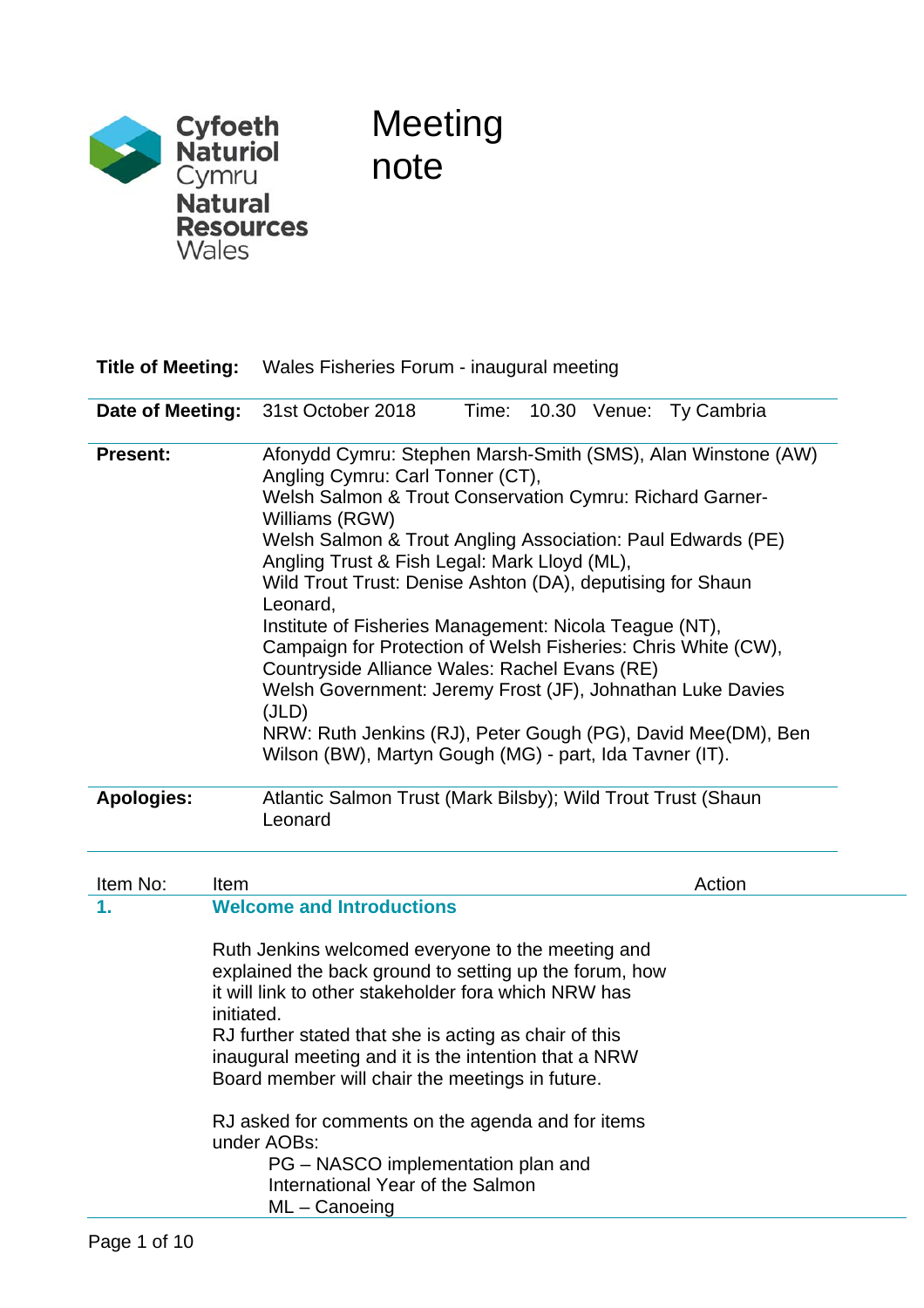DA – Agriculture pollution issues and update on **Hatcheries** 

RJ invited all members of the forum to introduce themselves and the organisations they represent and state what they would like to see from the meetings.

# **2. Draft ToR for the group and membership**

| Term of Reference:<br>RJ introduced the draft ToR for the group and asked for<br>comments. A discussion followed around how the group<br>would like the forum to work and the various issues<br>which were felt to be key for the forum to address.                                                                                                                                                                                                                            | All members to provide<br>any further comments<br>on draft ToR via email to<br>PG by 30th November. |  |  |
|--------------------------------------------------------------------------------------------------------------------------------------------------------------------------------------------------------------------------------------------------------------------------------------------------------------------------------------------------------------------------------------------------------------------------------------------------------------------------------|-----------------------------------------------------------------------------------------------------|--|--|
| Some members advocated adopting a mission<br>statement for the group, e.g. achieving sustainable fish<br>stocks and an emphasis on collaborative working.                                                                                                                                                                                                                                                                                                                      |                                                                                                     |  |  |
| Brief discussion on how the forum and ToR linked to<br>NRWs Area Statements (AS) and how members of the<br>forum would be able to contribute to AS and the<br>timescales for doing so. RE and ML indicated that their<br>organisations have not yet been engaged in the Area<br>Statement process.                                                                                                                                                                             | NRW will consider and<br>make statement on this<br>by 30th November.                                |  |  |
| Key issues which needs to be incorporated into revised<br>ToR were:<br>The Forum should be more focussed on action rather<br>than process and an action plan should be developed<br>and adopted by the forum.<br>The role of the Forum members should not be<br>restricted to representing their own organisations but<br>to facilitate wider communication.<br>The Forum should also encompass fisheries<br>conservation fish species, not be confined to angling<br>species. | NRW to re-draft ToR<br>paper and present prior<br>to next meeting.                                  |  |  |
| Membership:<br>Discussion on how the forum linked with the nine<br>existing Local Fisheries Groups (LFGs).<br>PG stated that it was not the intention that this forum                                                                                                                                                                                                                                                                                                          |                                                                                                     |  |  |

: this forum replaced LFGs but should complement it, and LFGs were to carry on dealing primarily with 'Local' operational matters, while the vison for WFF was more strategic.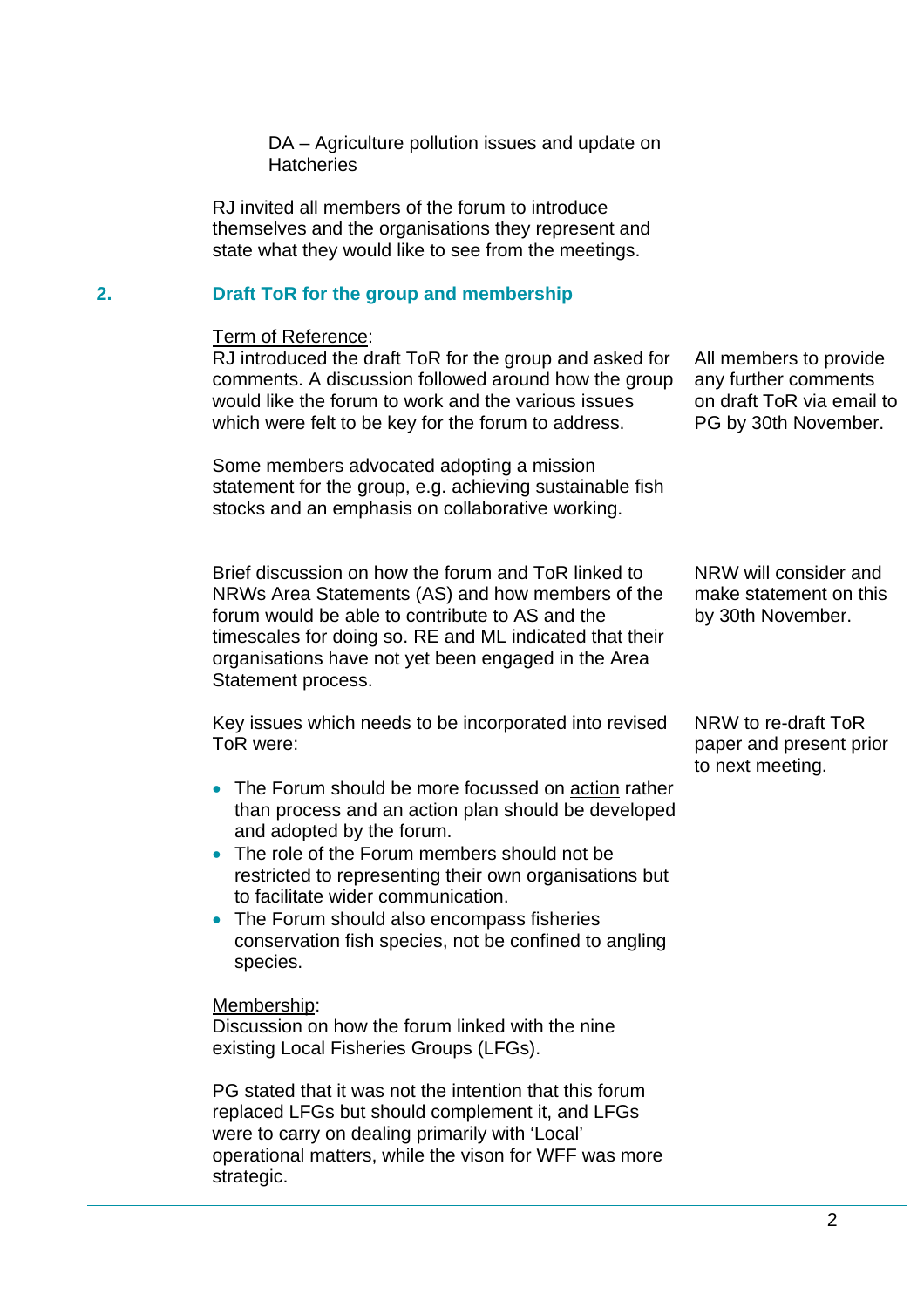NRW has contacted all LFGs to initiate debate on membership but has so far received no requests to join the Forum. It was noted that inviting representation from all nine LFGs may make the Forum too large to operate effectively. Also, not all LFGs have independents chairs.

It was agreed that the LFGs would be asked to consider matters around the Forum at their next meetings.

Potential for wildlife group membership was raised however it was concluded that this was already within the remit of rivers trusts.

It was observed that the group currently has no representation from commercial Stillwater fisheries and the tackle trade. ML suggested that as these are represented through AT he could cover these issues; however, the Forum could consider extending an invitation to the Airflo Wales representative Gareth Jones.

PG stated that EA and Defra have places on the Forum and will be invited to attend the next meeting.

# **3. NRWs Fisheries Strategy: Sustainable Inland Fisheries in Wales; an agenda for change.**

There was a short discussion of this strategy, adopted by NRW in 2013, and how documents such as this should be communicated to better engage people with the strategy.

A key theme discussed was that strategies such as these are often too high level, don't get to grips with actions and delivery 'on the ground' and people don't engage with them because there is nothing to disagree with (too much 'motherhood and apple pie'!). It was agreed that the Forum should contribute to development of a new action plan which will be formulated and adopted in due course. PG indicated that drafting was underway and will be available for the next Forum.

The strategy should recognise that some objectives cannot be delivered successfully in isolation but depend on other strategic aims being delivered. These dependencies and synergies needs to be recognised in a fisheries strategy and accompanying action plans.

NRW to table debate at the next opportunity with LFGs.

Further observations required from Forum members by 30<sup>th</sup> November.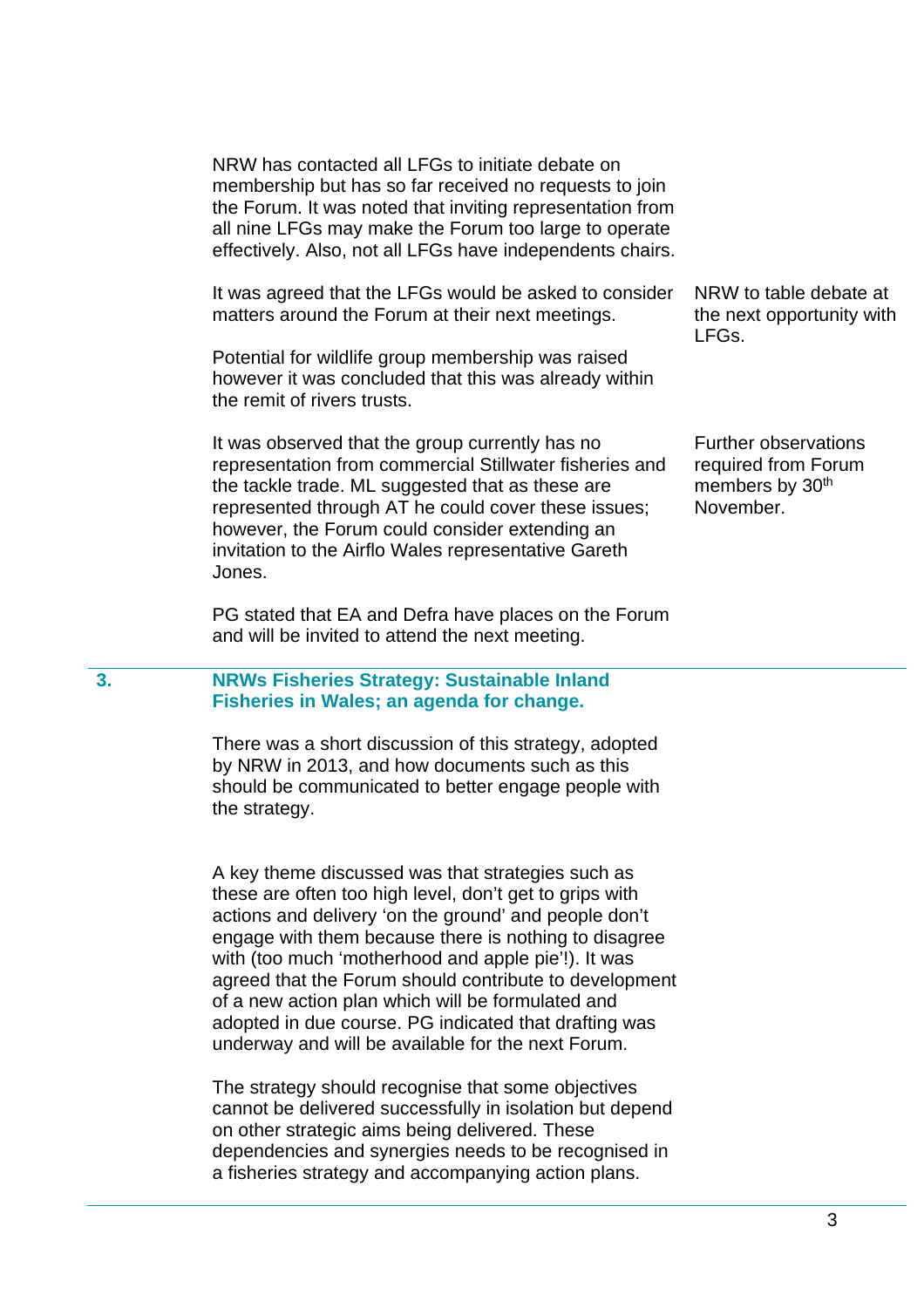CW observed that some other strategies have conflicting aims, such as the push for development of hydropower. He expressed concern that some hydropower installations (e.g. Maes Elwy in North Wales) incorporate poor fish passage solutions, that licence conditions are not enforced, and that insufficient inspections and compliance checks are carried out.

NRW stated that compliance checks and enforcement actions are being undertaken, and that due to the change in government subsidies for hydro power generation the number of application has peaked.

NRW see this forum as key to producing an updated version of the fisheries strategy in the longer term and would welcome views from the group. The updated strategy should align with the timescale of NRW's corporate plan and business plan to be used both internally within NRW, and externally e.g. to guide NRW's Area Statements.

NRW to provide note on issues at Maes Elwy and invite Gideon Carpenter Senior Policy Advisor Hydropower to present at future meeting.

NRW to produce update on hydropower compliance checks, time scales for/and enforcement action for a future meeting.

NRW to produce an updated draft version of strategy incorporating concerns for the group for discussion at next meeting.

# **4. Salmon and sea trout fisheries update.**

PG updated the group on the forthcoming Local Inquiry on the proposed new rod and net fishing byelaws. The Planning Inspectorate Wales has now appointed Mr Declan Beggan, and the hearing has been set for 15<sup>th</sup> January 2019 in Newtown, Powys. The Inspector has allowed 3 weeks for the hearing, and it is anticipated there will be a period of 3 months for reporting after which the matter will then return to Welsh Government for determination of NRW's byelaws application.

This timeline means that no decision will be made before the National 'Spring' Salmon Byelaws expire on 31<sup>st</sup> December. NRW is considering options to address additional risk to salmon. It had been hoped that an announcement could be made at the Forum today. It is NRW's intention that the way forward will be announced first to this Forum and the LFGs.

DA said that this was a major problem and presented a significant risk to fisheries. ML agreed but said that any solution that was found should not involve any additional regulations being imposed on anglers than were currently in force.

NRW to notify the Forum of the way forward for migratory salmonid fishing in 2019.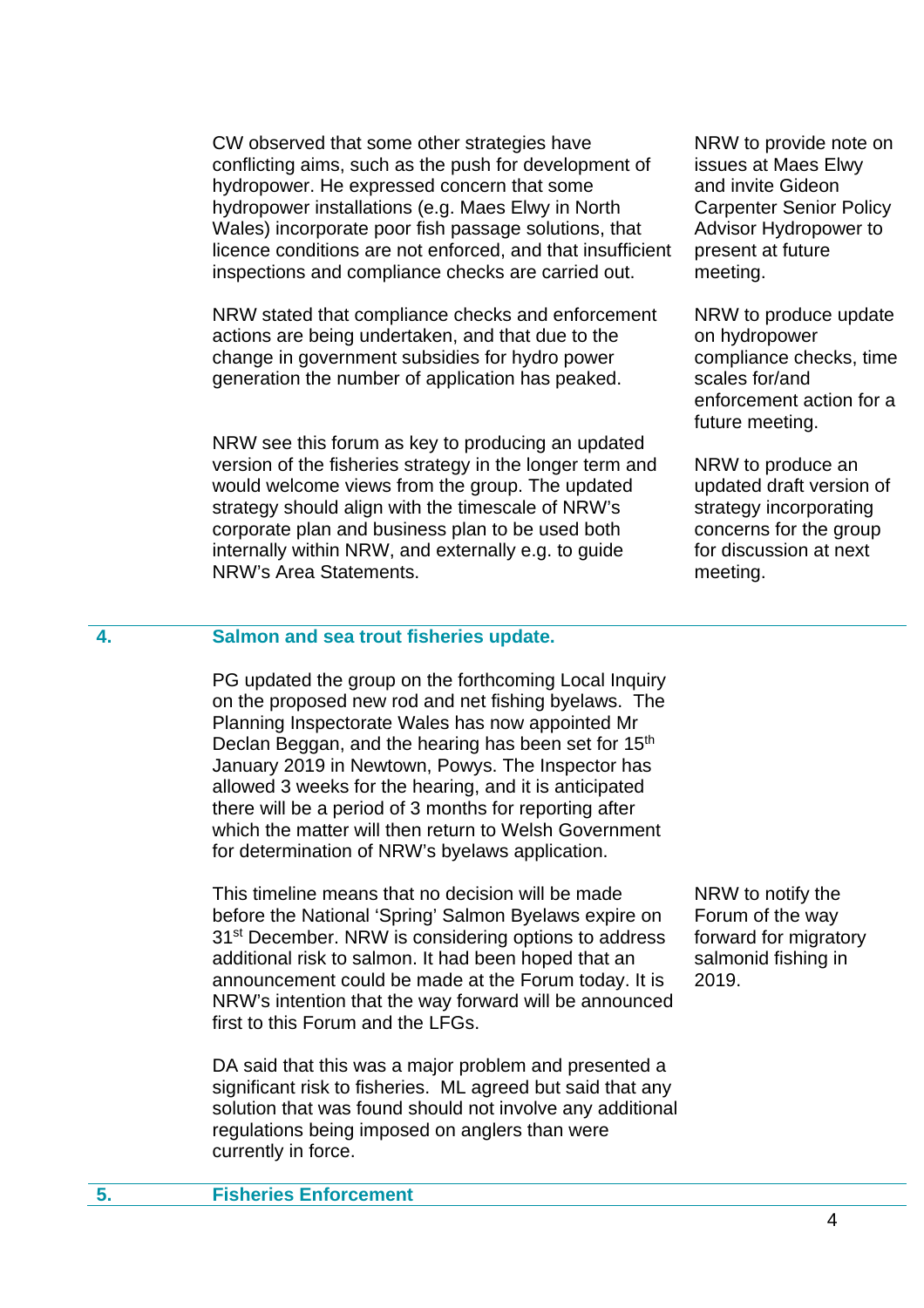BW presented an update on fisheries enforcement and resources in Wales. NRW would welcome a communique of support from the group.

Discussion around the use of volunteers for enforcement and the approach taken in England with the AT. Volunteer and temporary bailiffs have been used in Wales in the past and NRW is now looking to see how the partnership between EA and AT is working out in England.

Concern was expressed about the reduction in enforcement staffing levels.

NRW to email copy of the presentation to all members by 30<sup>th</sup> November.

PG to draft note for circulation and approval by group.

NRW to observe progress in England and keep the Forum updated.

## **6. Updates and papers on current work**

#### River Restoration Plans.

PG summarised the paper. NRW is currently working on an overall initiative for river restoration, including all relevant areas of work. NRW would invite other organisations delivering river restoration to do the same.

The current round of Fisheries Habitat Restoration Plans is being delivered by NRW's contractor Afonydd Cymru. Work is currently underway on the rivers Teifi, Tywi, Clwyd and Mawddach.

The forum members were invited to propose rivers for consideration for the second tranche of prioritised catchments for consideration.

#### Piscivorous birds**:**

The current process with the external advisory group process was summarised in the paper.

Concerns were expressed that the application forms are so complex that it puts people off. There is also a perception that insufficient numbers of birds will be permitted to be controlled to make the process worthwhile. An application for the Tawe was refused. NRW does offer help in completing applications.

Licence sales**:** 

The paper indicates that sales in Wales to the end of September 2018 are down by about 16% compared with

Members to provide recommendations and justification for further catchments by 30th November.

Members are asked to forward any issues with bird licence applications to DM by 30<sup>th</sup> November.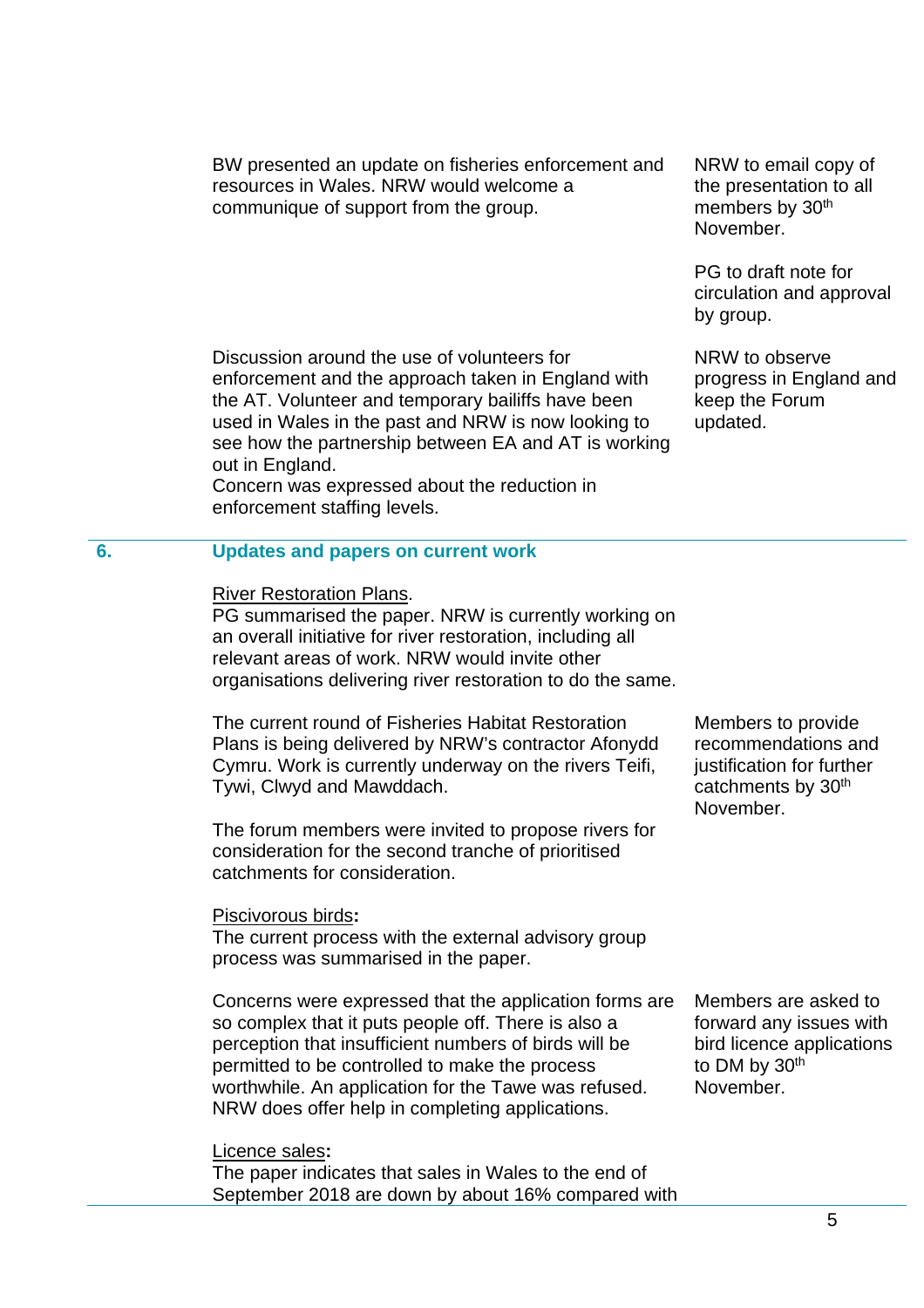the same period in 2017. This equates to 7,300 fewer licences issued and a reduction in income of £150,000.

Coarse, trout and eel licences have declined by 16% (- 13% in England) and migratory salmonid licences by 21% (-9% in England).

The paper prompted a discussion on angling participation and coaching and what can be done to address the decline in licence sales.

#### Promotion of fisheries**.**

RJ stated that it was important to link angling participation to angling promotion. The Forum noted that these issues are linked, and that habitat and stock improvement are needed to underpin any promotion and support an increase in participation. Addressing them together, as was done under the Sustainable Fishing Wales project was important.

Discussion around the need to ensure that fish stocks are healthy before promoting angling, and that emphasis should be on other forms of angling with game fishing being promoted only where appropriate. ML said that there was no reason why fishing for migratory and other game fish should be excluded from promotional activities.

RJ explained that work is on-going on promoting angling and that NRW have been talking to both Sport Wales(SW) and Visit Wales (VW). SW has been tasked by WG to do more for wellbeing and recreation in line with the new legislation, rather than just focus on competitive sports. VW will shortly update their website to promote angling tourism. ML said that a barrier to funding was the fragmentation of angling organisations in Wales and the lack of a viable delivery partner. He also suggested that the current approach was far too fragmented and needed to be co-ordinated as part of an integrated strategy. It was suggested that a bid might be submitted to the Year of Discovery fund.

RJ – NRW will look at an 'invest to save' bid for new resources to promote angling.

NRW will produce a draft paper on promotion of angling, setting out work being done with SportWales and VisitWales, and what other initiatives could be delivered, prior to next meeting.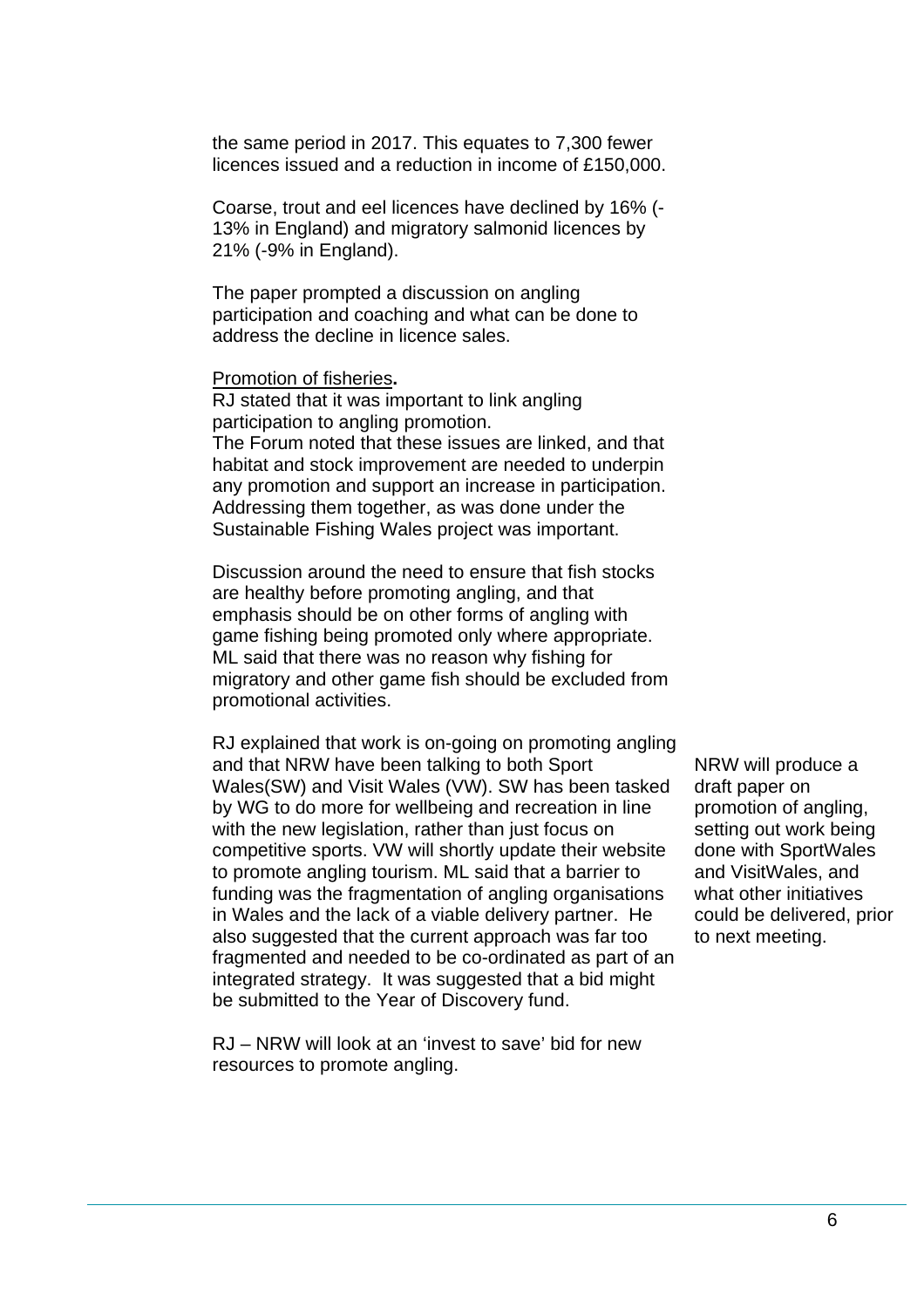Economic Evaluation of fishing in welsh rivers**:** 

PG introduced the paper commissioned from Dr Guy Mawle. –

*: A review of the economic value of angling in Welsh rivers.* 

The report summarises two key metrics for valuation: Gross Value Added (GVA), as a proxy for household income (estimated for Welsh river fisheries to be £20M annually with a further £18M on still waters), and Full-Time Equivalent jobs maintained (estimated at 700 FTEs in Wales) as a measure of employment. This facilitates comparison with other activities including water sports.

# **7. Future business items**

The purpose of this item was to discuss and agree matters to be brought to future meetings of the Forum.

It was agreed that canoeing and agriculture pollution, issues brought up under AOBs, would be discussed at the next meeting. NRW to invite agriculture lead to next meeting.

## **8. Comms from this meeting**

Agreed by all that minutes will be published on the NRW website after all members have had an opportunity to review the draft. This will avoid delay in waiting for the next meeting for formal approval. NRW to circulate meeting notes and publish on its website by 7th December.

It was agreed by all that publicising the work of the forum was important.

> NRW will prep a press release on this inaugural meeting by 7<sup>th</sup> December.

# **9. AOBs**

CW stated that he knew of three anglers in North Wales who had caught over 40 salmon this year on trout licences – he expressed some concern that these would not be included in catch returns. CW to confirm details to DM by30th November.

It was observed by CW that, imposition of mandatory catch and release isn't the main issue in North Wales; the bigger problem is the proposed ban on bait fishing.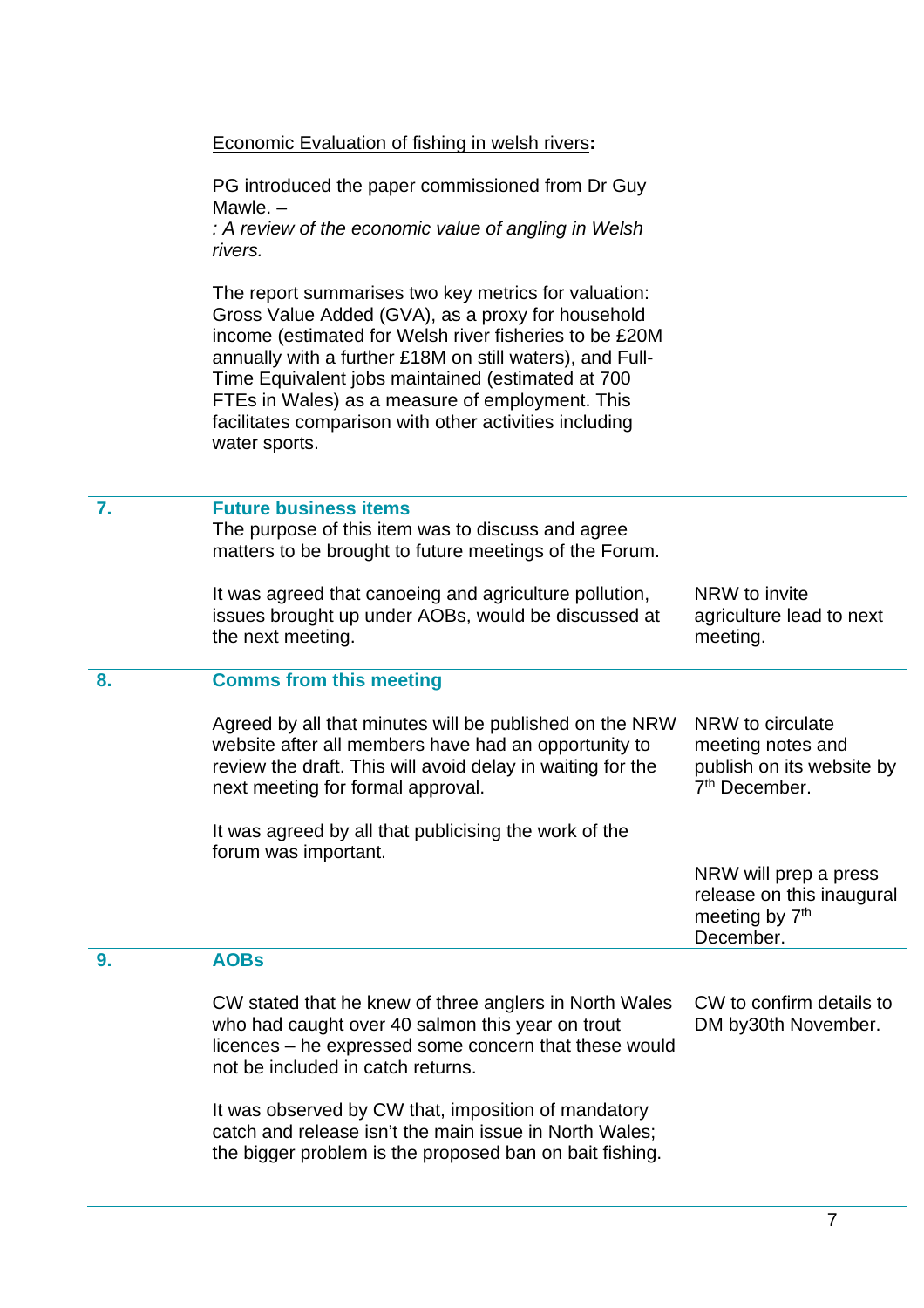PG informed the group that NASCO's new 5-yearly Implementation Plan will be delivered on behalf of Defra by EA and NRW. NRW would value comments from Forum members and will circulate a draft in the next few weeks for comment.

PG informed the group that 2019 is 'International Year of the Salmon' and the Pacific Salmon Commission and NASCO will manage this to raise awareness of threats and risks to salmon internationally. A website has been set up where any initiatives to preserve salmon can be logged. NRW wishes to encourage NGO members of the Forum to agree to use of their logos on the England & Wales part of the website (prepared and hosted by Cefas) to indicate support and engagement, capturing future actions.

RE mentioned that next year is also 'Year of Discovery' so there may be options for partnerships or joint initiatives.

NT mentioned the upcoming IFM event in Cardiff, comprising the AGM and the annual Buckland Foundation Lecture: 'The History of Salmon Management', presented by Dr Ron Campbell, senior biologist with the Tweed Foundation.

This will be held at Cardiff University (Sir Martin Evans building), on Thursday 15<sup>th</sup> November commencing at 19:30.

For details please contact Nicola.

NRW to circulate draft and request comments by 30<sup>th</sup> November.

PG to send link to IYS website – DONE

**URGENT - Forum NGO members are asked to approve use of their organisation logos ASAP (by 12th November**).

#### **10. Arrangement for next meeting**

Discussion earlier in the meeting around locations for following meetings, with a consensus that a mid-Wales venue suited most people.

DONM to be 14<sup>th</sup> March 2019, venue to confirmed. NRW to book venue.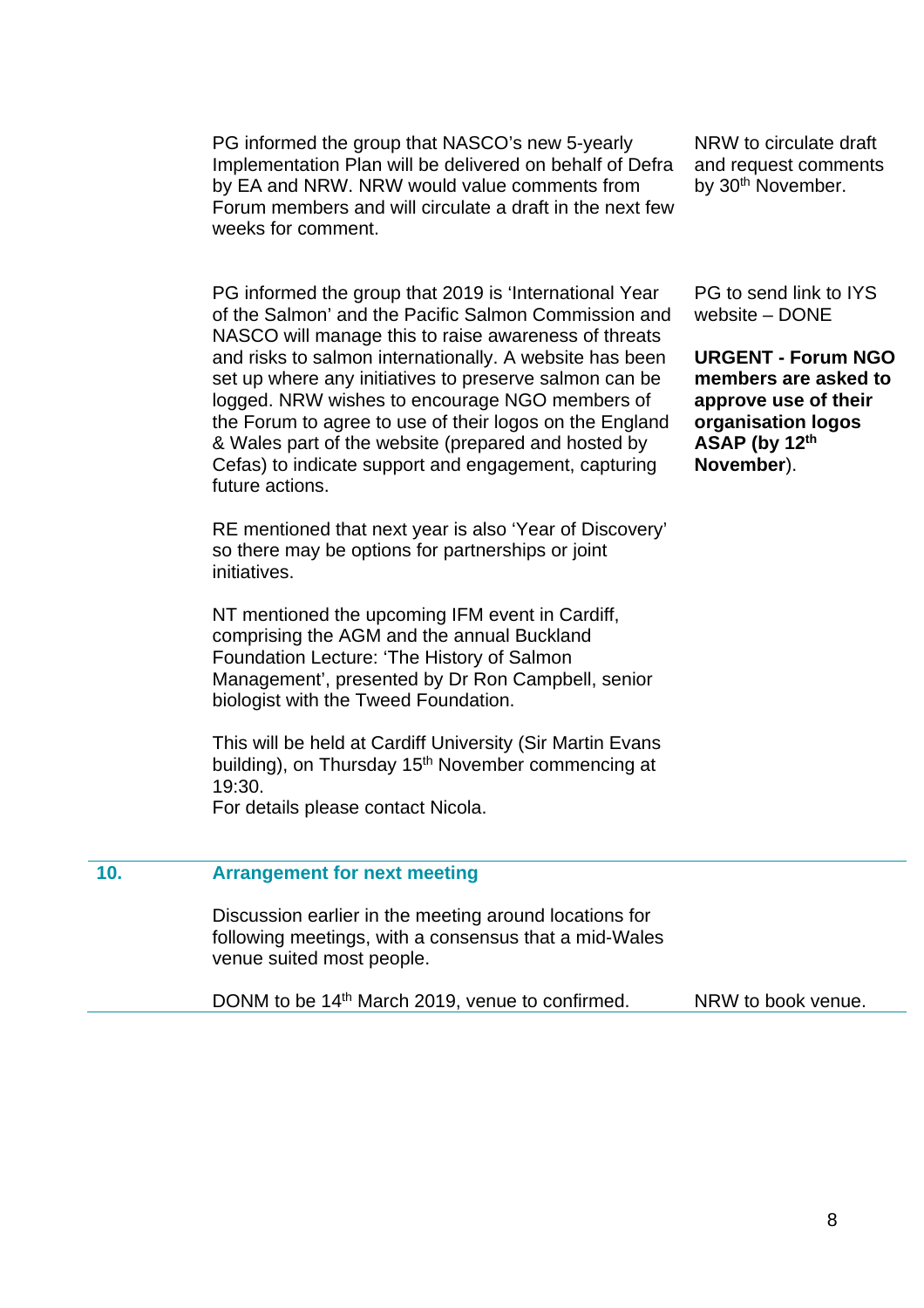# **Appendix 1**

# **Table of Actions:**

| No.            | <b>Action</b>                                                                         | <b>By</b>  | <b>Deadline</b>         | <b>Status</b> |
|----------------|---------------------------------------------------------------------------------------|------------|-------------------------|---------------|
| $\mathbf{1}$   | All members to provide any further                                                    | All        | 30 <sup>th</sup> Nov.   | Open          |
|                | comments on draft ToR via email to PG.                                                |            | 2018                    |               |
| $\overline{2}$ | NRW will consider and make statement on                                               | <b>NRW</b> | 30 <sup>th</sup> Nov.   | Completed     |
|                | this.                                                                                 |            | 2018                    |               |
| 3              | NRW to re-draft ToR paper and present                                                 | <b>NRW</b> | 21 <sup>st</sup> Feb.   | Open          |
|                | prior to next meeting.                                                                |            | 2019                    |               |
| $\overline{4}$ | NRW to table debate at the next                                                       | <b>NRW</b> | Nov/Dec                 | Open          |
|                | opportunity with LFGs.                                                                |            | 2018                    |               |
| 5              | Further observations required from Forum                                              | All        | 30 <sup>th</sup> Nov.   | Open          |
|                | members.                                                                              |            | 2018                    |               |
| 6              | NRW to provide note on issues at Maes                                                 | <b>NRW</b> | 21 <sup>st</sup> Feb.   | Open          |
|                | Elwy and invite Gideon Carpenter Senior                                               |            | 2019                    |               |
|                | Policy Advisor Hydropower to present at                                               |            |                         |               |
|                | future meeting.                                                                       |            |                         |               |
| $\overline{7}$ | NRW to produce update on hydropower                                                   | <b>NRW</b> | 21 <sup>st</sup> Feb.   | Open          |
|                | compliance checks, time scales for/and                                                |            | 2019                    |               |
| 8              | enforcement action for a future meeting.                                              | <b>NRW</b> | $21st$ Feb.             |               |
|                | NRW to produce an updated draft version<br>of strategy incorporating concerns for the |            | 2019                    | Open          |
|                | group for discussion at next meeting.                                                 |            |                         |               |
| 9              | NRW to notify the Forum of the way                                                    | <b>NRW</b> | <b>ASAP</b>             | Open          |
|                | forward for migratory salmonid fishing in                                             |            |                         |               |
|                | 2019.                                                                                 |            |                         |               |
| 10             | NRW to email copy of the presentation to                                              | <b>NRW</b> | 30 <sup>th</sup> Nov.   | Open          |
|                | all members.                                                                          |            | 2018                    |               |
| 11             | PG to draft note for circulation and                                                  | <b>NRW</b> | 30 <sup>th</sup> Nov.   | Open          |
|                | approval by group.                                                                    |            | 2018                    |               |
| 12             | NRW to observe progress in England and                                                | <b>NRW</b> | 21 <sup>st</sup> Feb.   | Open          |
|                | keep the Forum updated.                                                               |            | 2019                    |               |
| 13             | Members to provide recommendations                                                    | All        | $30th$ Nov.             | Open          |
|                | and justification for further catchments.                                             |            | 2018                    |               |
|                |                                                                                       |            |                         |               |
| 14             | Members are asked to forward any issues                                               | All        | 30 <sup>th</sup> Nov.   | Open          |
|                | with bird licence applications to DM for                                              |            | 2018                    |               |
|                | investigation.                                                                        |            |                         |               |
| 15             | NRW will produce a draft paper on                                                     | <b>NRW</b> | 21 <sup>st</sup> Feb.   | Open          |
|                | promotion of angling, setting out work                                                |            | 2019                    |               |
|                | being done with SportWales and                                                        |            |                         |               |
|                | VisitWales, and what other initiatives could                                          |            |                         |               |
|                | be delivered.                                                                         |            |                         |               |
| 16             | NRW to invite agriculture lead to next                                                | <b>NRW</b> | 21 <sup>st</sup> Feb.   | Open          |
| 17             | meeting.<br>NRW to circulate meeting notes and                                        | <b>NRW</b> | 2019<br>7 <sup>th</sup> | Completed     |
|                | publish on its website.                                                               |            | December                |               |
|                |                                                                                       |            | 2018                    |               |
| 18             | NRW will prep a press release on this                                                 | <b>NRW</b> | 7 <sup>th</sup>         | Completed     |
|                | inaugural meeting.                                                                    |            | December                |               |
|                |                                                                                       |            | 2018                    |               |
|                |                                                                                       |            |                         |               |